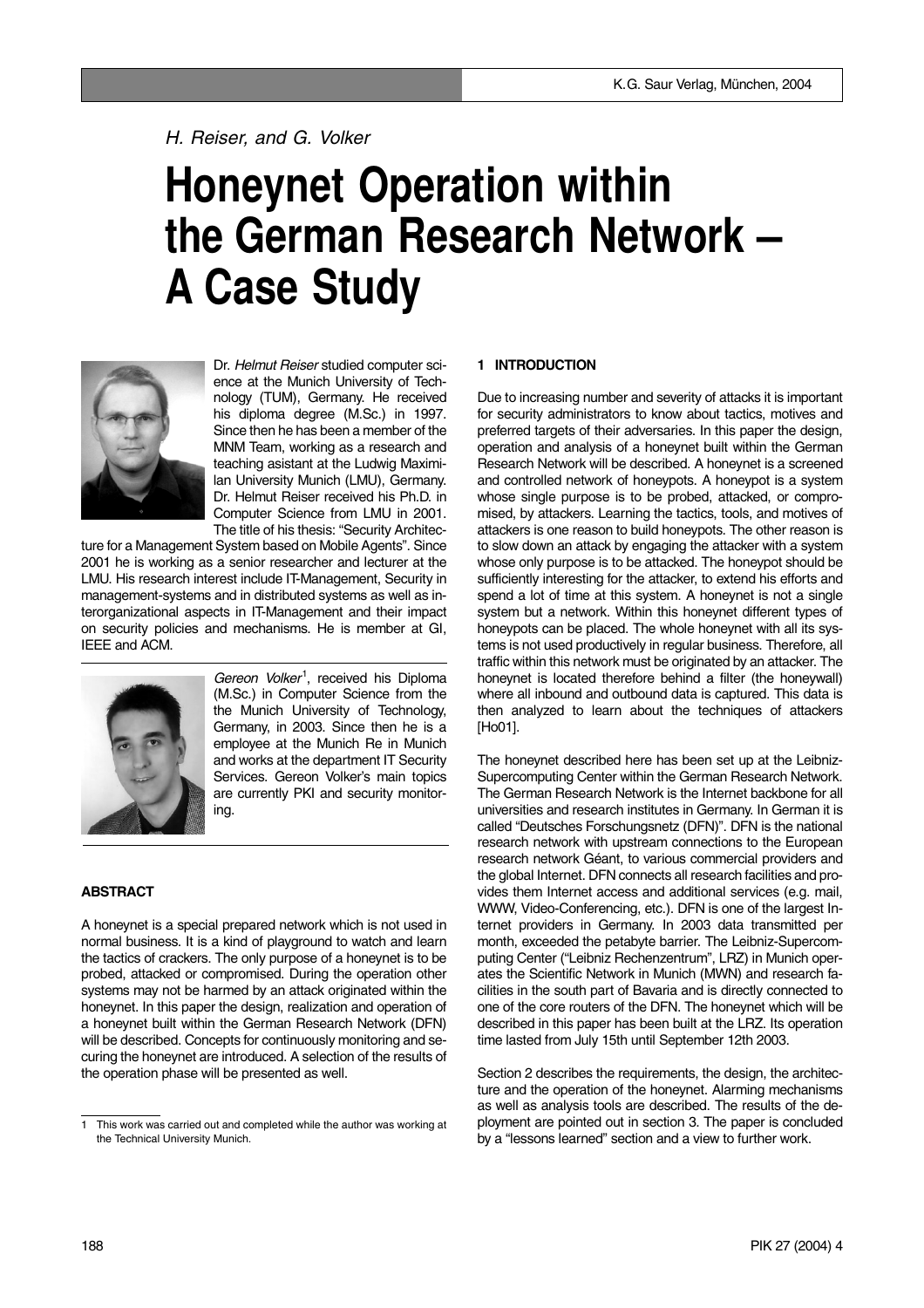## **2 DESIGN, OPERATION AND ANALYSIS**

To deploy a honeynet, three basic tasks must be carried out: data capture, data control and data analysis. Data capture deals with the recording of all traffic which arrives or leaves the honeynet. This must be done on several layers and on all systems within the honeynet. For this reason a few tools are installed on the honeywall and the honeypots which are described in the following. Honeynets must be configured in a way that other systems cannot be harmed or attacked if an attacker breaks into the honeynet. This is the aim of data control. Data analysis means efficient analysis of the collected data. Therefore, tools are required which are able to help the administrator to analyze fast growing log files (up an even more than 100 MB a day) and to extract relevant information out of data noise. In the following, we describe a hardware and software architecture design to meet these requirements.

## **2.1 Honeynet Software- and Hardware-Architecture**

Based on the ideas of Lance Spitzner, one of the founders of the honeynet project [Honb], a second-generation (Gen II) honeynet (see Fig. 1) has been selected for this work [Sp03]. A Gen I honeynet is placed behind a simple firewall with a capturing component. In a Gen II honeynet the "copy of the production net" is placed behind a honeynet sensor which is also called honeywall. The only way to reach a honeypot is through the honeywall. A honeynet is a smaller copy of the network and system infrastructure within a certain organization. Therefore it should contain systems similar to those regularly used within the organization. In our case Linux and Windows honeypots have been placed in the honeynet.

The honeywall is a more complex gateway, it is a bridging firewall with an intrusion detection system. It has to realize two properties: The attacker should not be able to detect the existence of the honeywall and for the operator of the honeynet it is an efficient analyzing, filtering and controlling tool.



*Fig. 1 Gen II honeynet with additional log server*

From the attackers point of view the honeywall acts like a bridge which means that the honeywall is nearly "invisible" to the attacker. There is no decrement of the time-to-live (TTL) field in the IP-Header, there is no packet routing (bridges operate on layer two of the ISO/OSI model) and there are no MAC addresses to identify. Bridges usually use the spanning tree protocol to detect loops. This protocol is deactivated at the honeywall during operation. The only way to recognize the bridge respectively another system between the attacker and a honeypot is to capture the network traffic on one of the honeypots. If the attacker exceeds the outgoing connection limit or starts new attacks which get dropped by the controlling component of the honeywall he might wonder why his attacks do not reach the destination system. However in this case the attacker has already gained access to a honeypot and left behind lots of information about his attack. Even if he realizes that he has been bluffed, his traces can be used to reconstruct the way the attacker compromised the honeypot.

From the honeynet operators point of view the honeywall works like an extended firewall. All of the data passing the honeywall can be captured, and filtered. As the firewall component does not analyze any content of packets an Intrusion Detection System (IDS) and a controlling component is installed. The intrusion detection system is realized with snort [snoa]. Snort controls the traffic from the Internet to the honeypots. Known attacks (especially attacks on web servers) can be easily detected: snort compares each packet with its internal database of signatures. A signature describes a kind of a pattern of a known attack. If a packet matches one of these signatures an alert is generated or an action can be triggered. To simplify the analysis self defined signatures can be added. This feature has been used during the analysis phase to separate data noise from interesting traffic and new attacks. Data noise in this case is traffic which is already known and analyzed, e.g. probes which can be seen regularly, known mass attack-attempts from certain sources or senseless attacks like testing Windows IIS exploits on a Linux honeypot.

Snort\_inline [snob] is a modified version of snort. It is intended as a protection for foreign hosts. It must be prevented that a honeypot is used as a platform for further attacks on other systems in the Internet. Therefore the firewall forwards outgoing packets from a honeypot to snort\_inline (via the queue target of iptables [ipta]). The signatures are similar to snort and all recognized attacks from one of the honeypots are dropped by snort inline. Even if a worm (e.g. like Blaster or MS Slammer) or another kind of "automatic" attack reaches one of the honeypots this will not harm other systems. One deficiency of snort is that this kind of signature based IDS is unable to detect new attacks which are not known and therefore not represented in the signature database. In consequence a concept is necessary for protecting the "rest of the world" from unknown attacks.

For that purpose a controlling component has been installed to restrict the number of outgoing connections. The firewall which counts all outgoing connections could be used as such a controlling component on the honeywall. In our case each honeypot is allowed to have 15 outgoing connections per day (in each case for TCP, UDP and ICMP). This number is quite restrictive and the asymmetry between inbound and outbound traffic bandwidth might give an attacker a hint that he is within an honeynet. We are aware of that problem, however our most important requirement is to protect foreign systems from damage caused by our honeynet.

Besides this protection and control system a data capturing concept has been implemented. Data capture is done on all systems and on several layers:

1. All network traffic (inbound and outbound) will be dumped on the honeywall. To log binary dumps of all packets tcpdump has been used.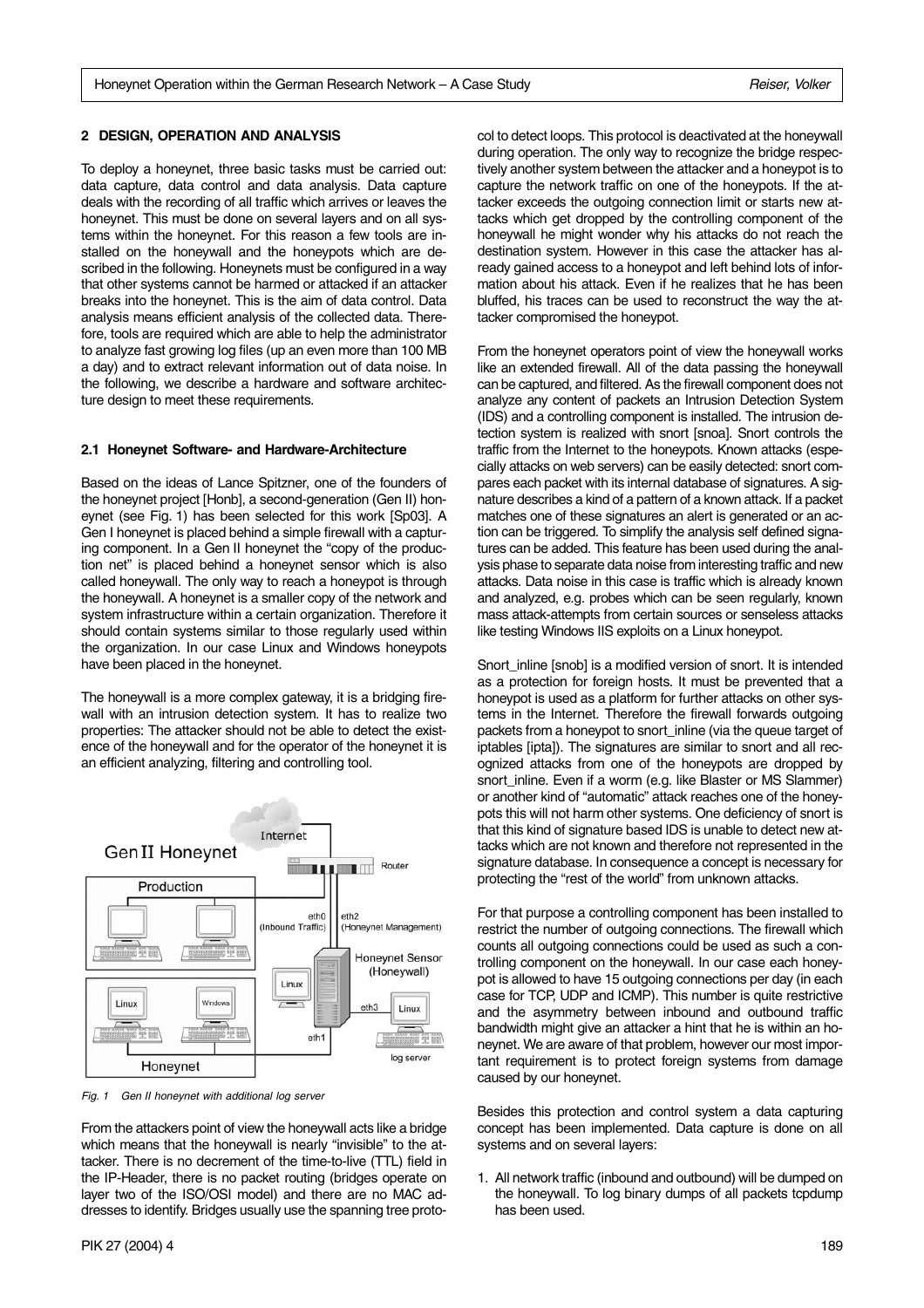- 2. Firewall logfiles are more general than network dumps. Several tools exist to analyze these files. Analyzing the tcpdump log files is very time-consuming so it's much easier to get an overview of the events by firewall logfiles and select the most interesting binary dumps with this information.
- 3. A mechanism to dump attacker's keystrokes on each honeypot is required. Only with shell inputs the attacker's approach could be analyzed. Members of the Honeynet Project developed some tools to dump the keystrokes: for Windows platforms exist a tool called ComLog [com] on Unix systems Sebek [seb] is used. This tool is a modified rootkit based on the Adore rootkit [ado]. It forwards keystrokes and even SSH connections to a specified host. In this case these messages are forwarded to the honeywall. The messages can't be recognized by the attacker because Sebek puts the data directly to the network device driver and not via the socket interface and the TCP/IP stack of the kernel [Mc03]. The attacker does not see any suspicious network connections. Even if he puts the network interface in promiscuous mode he is not able to see related outgoing packets.
- 4. On each honeypot the local logfile entries are forwarded to a central log server. This prevents from modifications of local logs concealing the attacker if a honeypot has been taken over. To ensure the forwarding to the log server and to camouflage forwarding a second syslog daemon (with a hidden configuration file) is installed and configured on the Linux honeypot. The Windows eventlog is forwarded with Eventlog to syslog [eve] to this log server.

Especially for forwarding of local logs a central log server is needed. The first idea was to place it together with the honeypots within the honeynet, but in this configuration the log server becomes another honeypot and might also be a potential aim for an attack which is not intended. For this reason the honeywall is equipped with a fourth network interface card where the log server is connected to.

The resulting architecture consists of a honeywall two honeypots (operating systems Windows 2000 and SuSE Linux 8.0) which are connected to the honeywall (cf. Fig. 1). Two interfaces on the honeywall are used for inbound and outbound honeynet traffic (eth0 and eth1), one is a dedicated management interface to administrate the architecture remotely (eth2) and the fourth is needed for the log server (eth3). The IP address of the management interface is placed in a different and additionally protected subnet which can not be reached directly from the honeynet. The log interface is protected by the firewall. The Windows honeypot is installed without any Service Packs or patches for IIS or Windows. On the Linux honeypot a default installation with X environment (also without any patches) was chosen.

The honeypots must be configured in a way that attackers should not notice the existence of the honeynet and the honeypots must be as interesting that they will be selected as a target for an attack. For this reason several services are set up and "attractive" names for the systems must be found to suggest productive systems. One honeypot is named internal.lrzmuenchen.de to indicate a host where confidential information is stored. The other one got the name tivoli.lrz-muenchen.de to pretend a running network management host.

The following services are configured:

– Web servers: On both honeypots are web servers installed, an Internet Information Server (IIS) on the Windows honeypot, which is included with Microsoft Windows 2000 Professional. There are no web pages configured to pretend the installation was done by a careless administrator who forgot this installed service. An Apache web server with PHP is configured on the Linux honeypot. To generate content every day two statistics of the daily traffic amount are generated by the accounting server of the LRZ and copied to the Linux honeypot. A Perl script randomizes the IP-addresses and stores the timestamp of the generation in a MySQL database to implement a history function.

- FTP servers: Both honeypots have a FTP server installed. Downloadable data (a Knoppix distribution) is available on the Windows honeypot.
- SSH server: A SSH server is installed per default on the Linux honeypot.
- Database server: The MySQL database which is used for the generation of web pages is also directly accessible from the Internet.

In addition, users with weak passwords have been created on both honeypots to provoke password guessing and account cracking. Table 1 summarizes the installed systems within the honeynet.

*Table 1 Systems building the honeynet*

| Name                         | <b>Function</b>    | <b>CPU/RAM</b>                    | <b>Operating System</b>                                        |
|------------------------------|--------------------|-----------------------------------|----------------------------------------------------------------|
| qway.lrz-<br>muenchen.de     | Honeynet<br>sensor | <b>PIII 500 MHz</b><br>128 MB RAM | SuSE Linux 8.3                                                 |
| tivoli.lrz-<br>muenchen.de   | Honeypot I         | Pentium 200 MHz<br>256 MB RAM     | <b>Microsoft Windows</b><br>2000 (without any<br>Service Pack) |
| internal Irz-<br>muenchen.de | Honeypot II        | Pentium 200 MHz<br>64 MB RAM      | SuSE Linux 8.0<br>(default installation)                       |
| logging.lrz-<br>muenchen.de  | Log server         | Pentium 200 MHz<br>128 MB RAM     | SuSE Linux 8.3                                                 |

## **2.2 Alarming**

Operation of a honeynet is a time consuming and critical task. During operation it is necessary to keep the administrator informed about the ongoing incidents in the honeynet. Therefore different notification mechanisms were set up on the honeypots and on the gateway. A notification via email was one way to inform the administrator.

In the honeynet a program called swatch [swa] watches the firewall logfile. If a new entry was added to the logfile swatch sends out an email to predefined addresses. To restrict the traffic and prevent a mailbox overflow limits were set: Maximum ten emails were sent within an hour. Additionally all entries within one hour were counted. If the value of this counter exceeds more than 25 an additional email informed the administrator. Besides notifications via email Short Message Service (SMS) was used as a further alarming mechanism which allows the administrator greater mobility. As SMS is pretty expensive the notification via SMS was highly restricted. A maximum of two SMS per hour and only if outgoing connections were registered were sent.

## **2.3 Analysis Tools**

During and after operation the collected data must be analyzed. There are three main tasks: Logfile Analysis, binary packet analyzing and investigation of the source of the attack and the tools used. Some tools are suitable to do an offline analysis; es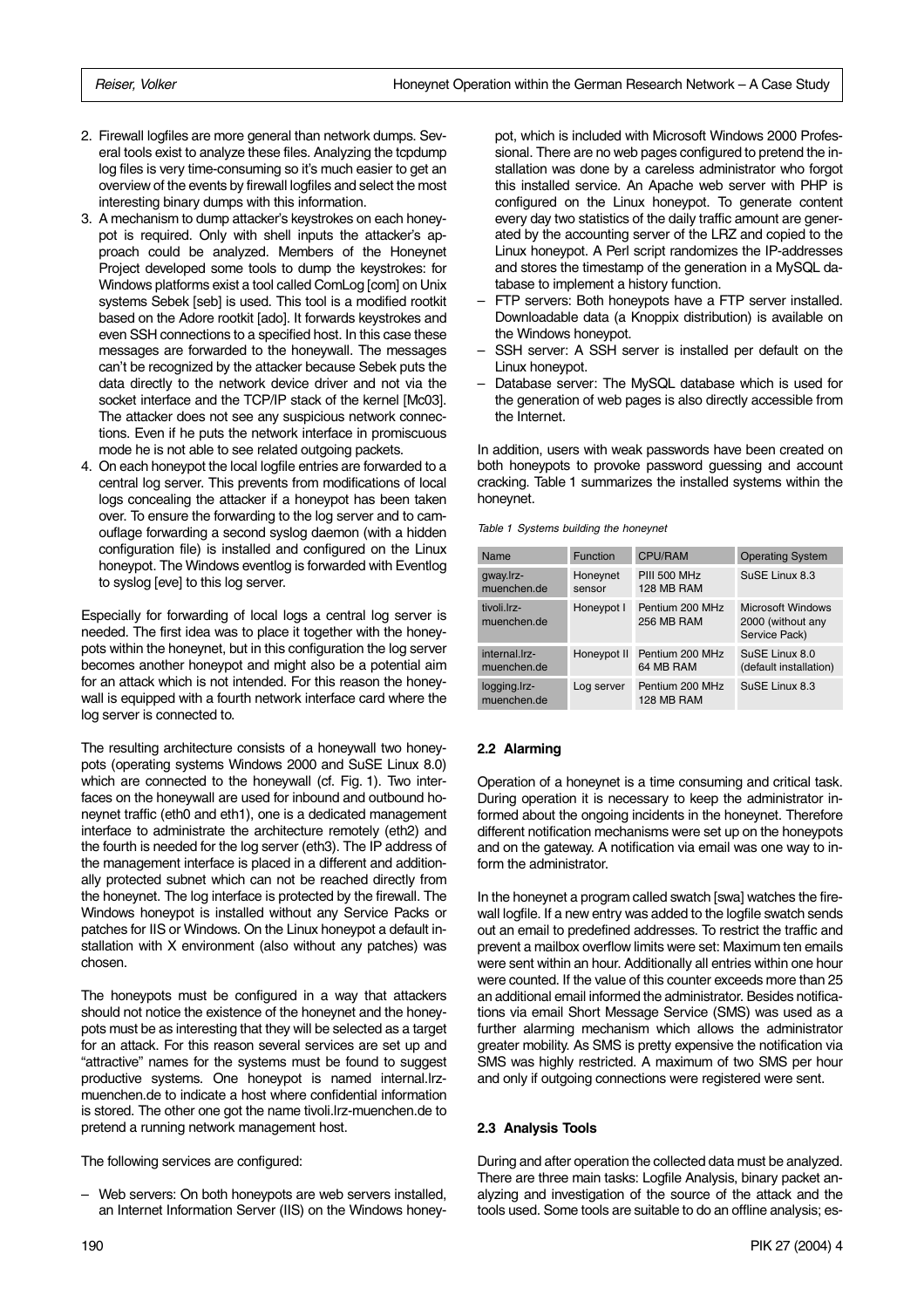pecially web based tools are better for online analysis. The following tools were used:

– Logfile Analysis:

The honeynet administrator had to investigate snort logs, firewall logs and honeypot logs. To have efficient searching and querying possibilities all logfile entries were additionally stored in a database (e.g., MySQL). To analyze snort logs ACID [aci] was used, which is a PHP based web frontend for snort. ACID allows, for example, to generate charts, summarize alerts, select time frames or to take a look at the content of selected packets. All logs during the whole operation time of the honeynet have to be accessible, therefore ACID has to cope with huge amounts of data (cf. Fig. 2). The performance of the hosting system is the determining factor for ACID response times.

The firewall was implemented using Linux iptables. To evaluate the logfiles, iptables log, a PHP/MySQL based web frontend was used [iptb]. This tool stores every entry of the iptables logfile in a database. With the database approach entries are easier to read, easier to group and easier to analyze than the logfile itself.

Snort inline [snob] logs all outgoing attacks and drops them. These logs are important if a successful attack hit one of the honeypots because it's possible to gain information about further propagation of the attack. Also ACID could be used here.

This kind of analysis is very suitable for online analysis. If the administrator gets informed about an incident he can easily take a look at ACID or iptables log via a web browser.

– Binary packet analysis:

All inbound and outbound traffic was dumped via tcpdump [tcp]. Packetyzer [pac] and Ethereal [eth] are efficient and handy tools to cope with tcpdump logfiles and support decoding of several protocols. Packetyzer (for Windows platforms only) is easier to handle and allows searching for patterns within captured packets. Ethereal is recommended for UNIX platforms. Normally binary packet analysis is done offline.

– Investigation of the source of the attack:

One of the interesting questions during an analysis is the source (subnetwork or domain) of an attack. An IP address doesn't contain any information about the geographical position of the system the attacker uses. If nslookup returns a hostname of the IP address a rough guess of the location is possible. With traceroute transit systems between the honeynet and the attacker's system might be determined. Unfortunately traceroute doesn't determine the country where the system is located. Visualroute [vis] shows results of traceroute on a world map using known locations of a lot of transit systems. This approach is far from being perfect, however in quite a lot of cases it reveals helpful and useful information. By these tools it is only possible to determine the name and the rough location of the attacker's system. P0f [p0f] allows to identify the operating system of the attacker's host by using a technique called passive fingerprinting. Unlike active fingerprinting where packets are sent to the foreign host, passive fingerprinting uses the passing network traffic and analyzes the TCP options [Do].

## **3 RESULTS**

The honeynet was in operation between July 15th and September 12th 2003. At no time existence of the new subnet was propagated actively and no connections were made from the honeynet to other sites, e.g. there was no mail, news or www traffic. The honeynet was brought online at 8:55 am (GMT+1) on July 15th and two minutes later the first successful attack – a CodeRed2 on Microsoft IIS – hit the Windows honeypot. The honeynet was frequented quite often enabling us to collect a high amount of data (cf., Fig. 2).

Most attacks targeted the Windows systems. Regarding the services being attacked (cf., Fig. 3) one can observe that more than half of all attacks (47% in sum) tried to exploit one of the plenty Windows NetBIOS vulnerabilities. The second biggest group, 36% of the traffic, targeted Web servers. Incidents presented in the following can be classified in four main categories: Attacks against web servers, worm attacks, spoofing attacks and noise traffic.







*Fig. 3 Attacked ports (services) and frequency*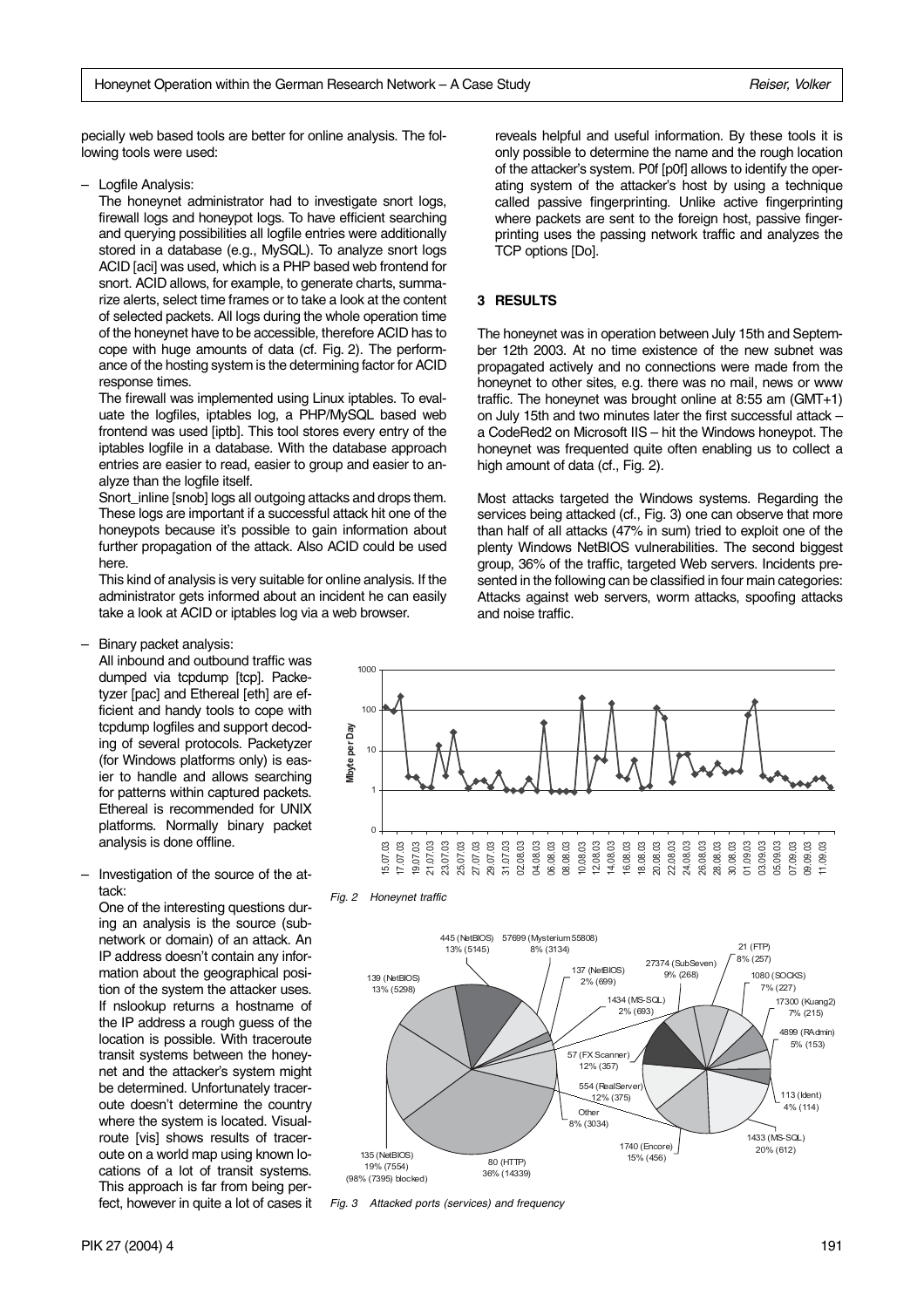

*Fig. 4 Number of different registered IP-addresses per day*



*Fig. 5 Distribution of DNS domains (more than 250 incoming connections)*



*Fig. 6 Number of attacks on ports 80 and 139 comparing both honeypots*

disabled for the honeynet which resulted in a heavy rise of traffic per day (cf.,  $Fin. 4$ ).

#### **3.2 Attacking Sources**

An analysis on source addresses of packets arriving at the honeynet revealed interesting aspects regarding the distribution of source domains (cf., Fig. 5). The transformation used were reverse DNS lookups directly on the firewall. The vast majority of attacks were carried out from t-dialin.net. Addresses of digital subscriber line (DSL) of "Deutsche Telekom" are bound to this domain. For the second largest group (36%) a reverse DNS lookup (promptly triggered by iptables) did not succeed, giving that group the name "unknown". IP-spoofing or IP-addresses from private networks may be possibly the reason for this fact, although some IP-addresses simply might have no reverse lookup defined by intention.

#### **3.3 Script Kiddies**

Classification of attackers is normally based on their skills, their capability to use (special and expensive) equipment and their ability to spend time. Script kiddies can be classified as low skilled, using normal or low quality equipment but having plenty of time to do probes. They mostly use scripts and tools written by more sophisticated crackers thus they are called script kiddies.

Because of the following observations we assume that plenty of our attacks are caused by script kiddies:

A lot of attacks were web attacks using tools which are available in the Internet e.g. FX Scanner [fxs]. Most of these automated scanners can be detected due to their individual and characteristic attacking patterns. These tools are suited for automated attacks over a wide range of IP-addresses and subnets (bruteforce scans) without knowing anything about existing systems and their vulnerabilities.

#### **3.1 General Observations**

At the start-up of the honeynet (July 15th), additional port filters had already been enabled on the DFN-Gateway. This filters block destination ports especially for avoiding wellknown and easy exploitable bugs in different Windows NetBIOS system (i.e. ports 135, 137, 138, 139, 445 and 593 are blocked; see [Irz]). During the operation phase it was decided to open these ports to observe all attacks. On August 12th these filters were

Scans have been seen, trying to exploit a certain OS-dependent bug, on both honeypots regardless the used operating system. In Fig. 6 the number of attacks against port 80 and port 139 for both honeypots are shown. The lines are mostly "parallel" for both systems. Even if a honeypot is not vulnerable the attackers tried to probe both systems. This and further investigation of the captured data suggests heavy tool usage and broad scans of Script-Kiddies. Often tools have been seen which probe the kind of OS and than stop on systems which are not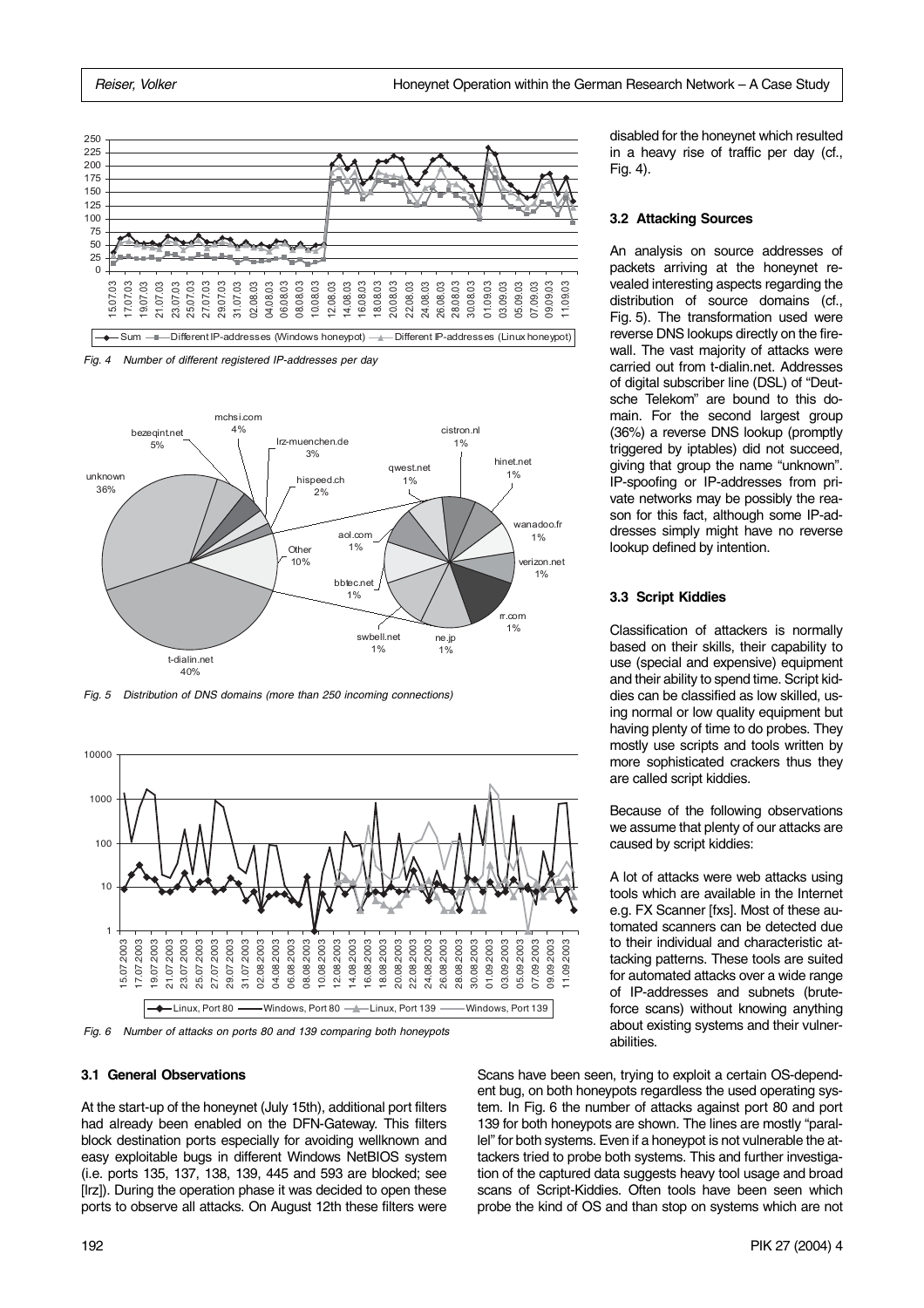vulnerable. This behavior explains the heavy differences in the number of attacks regarding both honeypots.

## **3.4 Web attacks**

Web servers (especially Microsoft IIS based ones) frequently become victims of worm code because of plenty and well known (but mostly unfixed) bugs in the software, e.g. vulnerability to buffer overflows.

The IIS webservers in our honeynet was successfully hit by an attack identified as Code Red II [dfn] only two minutes after being online. Even on the Linux honeypot, this attack was recognized eight times during the two month of operation. This fact raises the assumption that script kiddies are randomly trying to attack systems without determining the type of the running web server software in advance.

Some attackers tried to harm the web servers by buffer overflow attacks sending large HTML requests. In most cases the request length was 4096 characters.

## **3.5 Worm attacks**

During the honeynet's operation time the Blaster worm (also known as Lovsan or W32Blaster [cer]) spread out over the globe. Its first appearance at the honeynet was recognized on August 11th at 10:56 pm. A client within the Munich Research Network (MWN) – most likely a notebooksent requests to port 135 over the whole network, also hitting the Windows honey-

pot. Further dissemination of the worm was circumvented by snort\_inline blocking outgoing TFTP request. Such a connection would have been necessary for the worm to retrieve a file called msblaster.exe which was needed to spread further.

The worm's impact on the Windows honeypot was to kill the remote procedure call subsystem (RPC), causing messages in the eventlog (one approximately every 2 minutes). The system was restored to a clean state by rebooting. Finally, on August 12th at 12:30 am a new rule for dropping requests to port 135/ TCP had to be added to the honeywall, as at that time every two minutes the Windows honeypot was hit by a new attack.

On August 20th a variant of the Blaster worm (GaobotAA) [sym] hit the Windows honeypot. This worm also uses the RPC vulnerability but it connects via ports 139 and 445. The execution of the worm code (a file called winhlpp32.exe (about 58 KB) was dropped in %WindDir%\system32) inducing a connection to the worm's source system on destination port 22226 or 22227. Via that connection data could be exchanged. However GaobotAA was not able to download code because of the former mentioned new blocking rule for port 135. After September 7th no more attacks of this worm were recognized.

## **3.6 DoS-Attacks**

Between August 26th and September 12th nameservers of different providers in the USA probably became victims of denial of service (DoS) attacks. The queries' source address was set to one of the honeypots' IP-address, the destination port was 53 or 80. The hosts replied to the given IP-address sending response packets with set SYN/ACK-Flag. The honeypots itself replied with a RST-Flag because the source port of the original query was 1740 and this port was closed by default. The honeypots received only the spoofed answers and were not among the intended victims.

#### **3.7 Stumbler/"Mysterium figuref5808"**

Since the beginning of operation, packets with a very high window size were recognized only on the Linux honeypot. The window size was set to 55808 and destination port was always set to 57669. Intrusec [int] and ISS [iss] called the causing trojan "Stumbler" and investigated these packets. The characteristic of Stumbler is its window size and a spoofed source IP-addresses. The trend of this activity is shown in Fig. 7.



*Fig. 7 Received Packets per day with window size 55808*

#### **3.8 "Noise"**

Lots of connection requests were registered which tried to set up a connection to known trojan ports like Skydance respectively IRC (Port 4000), RAdmin (Port 4899), NetBus (Port 12345), Kuang 2 (Port 17300) and SubSeven (Port 27374). None of these ports were in listen state so all requests have been confirmed with RST. Nearly the same number of requests were noticed on both honeypots. This is also evidence that script kiddies tried to find vulnerable systems by doing random scans. The same situation showed up with the classic proxy ports (3128, 8080) and the SOCKS port (1080).

## **4 LESSONS LEARNED AND FUTURE WORK**

This work showed that computer systems which are placed in the Internet without publishing their existence are under attack extremely fast. The honeynet got online and only two minutes later the first attack took place. "Unfortunately" no "real" or "clever" hostile take-over happened; neither to windows nor to linux. Nevertheless, it was very interesting to watch and analyze the ongoing events in the honeynet, especially the propagation of the Blaster worm.

The honeynet project presents the results and traces of clever attacks. However our experience was that such attacks are quite seldom. This implies that more than 90% of the attacks can be defended quite easily by applying a patch for vulnerable software. The Windows platform was the favorite target of our